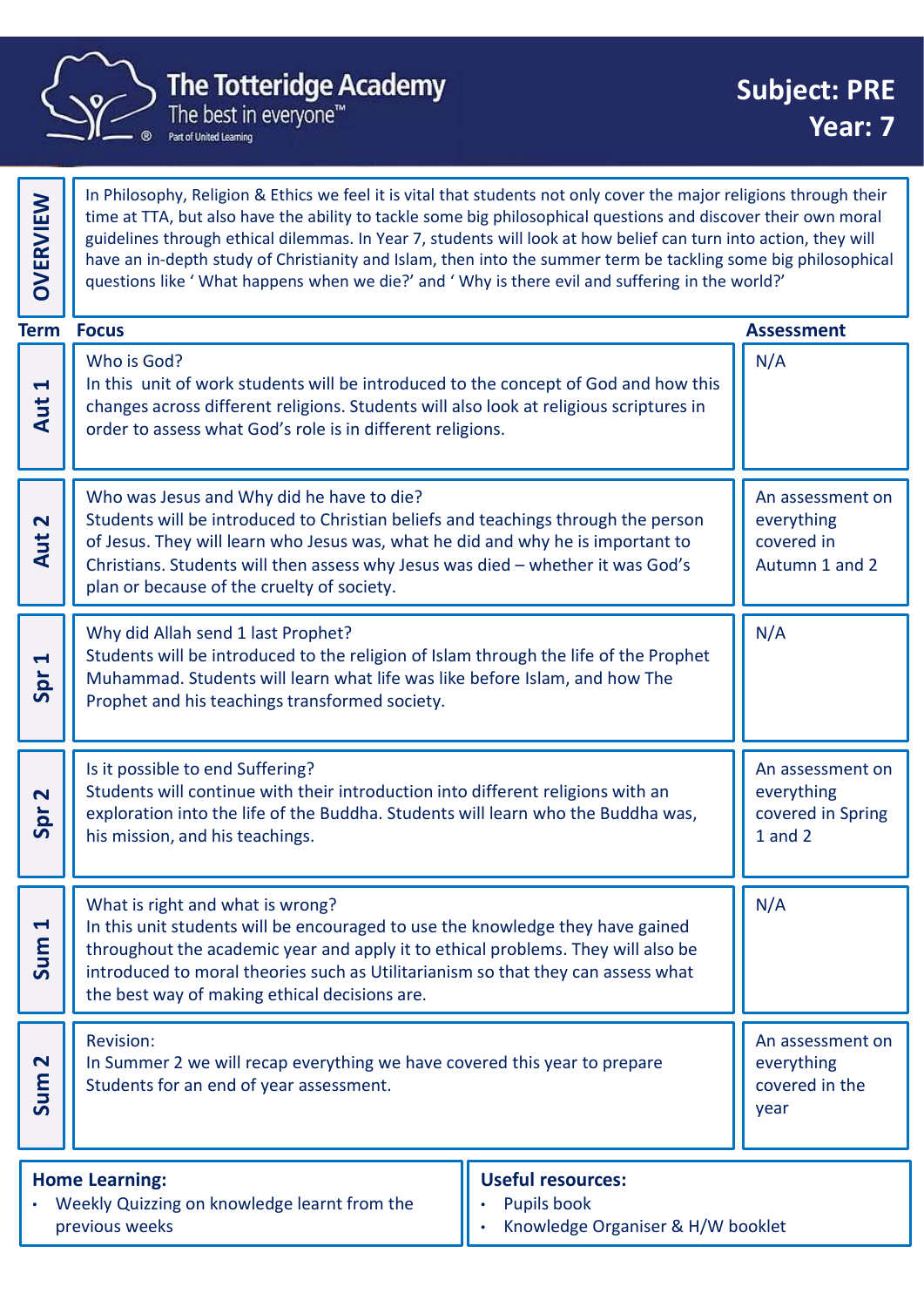

|                                | <b>The Totteridge Academy</b><br>The best in everyone <sup>™</sup><br>Part of United Learning                                                                                                                                                                                                                                                                                                                                                                                                                                                                                 | <b>Subject: PRE</b><br>Year: 8                                     |
|--------------------------------|-------------------------------------------------------------------------------------------------------------------------------------------------------------------------------------------------------------------------------------------------------------------------------------------------------------------------------------------------------------------------------------------------------------------------------------------------------------------------------------------------------------------------------------------------------------------------------|--------------------------------------------------------------------|
| <b>OVERVIEW</b>                | In Philosophy, Religion & Ethics we feel it is vital that students not only cover the major religions through their<br>time at TTA, but also have the ability to tackle some big philosophical questions and discover their own moral<br>guidelines through ethical dilemmas. In year 8, students will cover a variety of religious and ethical units of<br>work. Students will have a chance to express their own ethical opinion through views on animal rights/human<br>rights and environmental ethics. Students will also cover two of the six major religions in depth. |                                                                    |
|                                | <b>Term Focus</b>                                                                                                                                                                                                                                                                                                                                                                                                                                                                                                                                                             | <b>Assessment</b>                                                  |
| $\blacktriangleleft$<br>Aut    | Does it make sense to believe in God?<br>In this unit of work students will explore the reasons why people believe in<br>God and the philosophical arguments for and against the existence of God.                                                                                                                                                                                                                                                                                                                                                                            | N/A                                                                |
| $\overline{\mathbf{N}}$<br>Aut | What happens when we die?<br>Students will explore the religious and philosophical beliefs about death and the<br>afterlife. This will begin with looking at the soul and what the soul is before<br>understanding different beliefs surrounding the afterlife including reincarnation<br>and Judgement.                                                                                                                                                                                                                                                                      | An assessment on<br>everything<br>covered in<br>Autumn 1 and 2     |
| $\blacktriangleright$<br>Spr   | What is multiculturalism?<br>Students will look at the topic of multiculturalism in England and compare it with<br>other countries around the world. Students will learn about the concept of<br>toleration and will explore how differences in society can cause tension                                                                                                                                                                                                                                                                                                     | N/A                                                                |
| $\mathbf N$<br>Spr             | Is it fair?<br>In this unit students will be introduced to the idea of inequality in society, including<br>economic inequality as well as gender and ethnic inequality.                                                                                                                                                                                                                                                                                                                                                                                                       | An assessment on<br>everything<br>covered in Spring<br>$1$ and $2$ |
| $\blacktriangleleft$<br>Sum    | Is God all-loving<br>Students will be introduced to the problem of evil and different theodicies<br>that aim to defend God for the existence of evil and suffering in the world.                                                                                                                                                                                                                                                                                                                                                                                              | N/A                                                                |
| $\mathbf{\Omega}$<br>Sum       | Why is there evil and suffering<br>What is suffering/religious beliefs about the cause of suffering<br>How do religions respond to evil and suffering<br><b>Forgiveness</b><br>Solutions to evil and suffering                                                                                                                                                                                                                                                                                                                                                                | An assessment on<br>everything<br>covered in the<br>year           |
|                                | <b>Home Learning:</b><br><b>Useful resources:</b><br>Weekly Quizzing on knowledge learnt from the<br>Pupils book<br>previous weeks<br>Knowledge Organiser & H/W booklet                                                                                                                                                                                                                                                                                                                                                                                                       |                                                                    |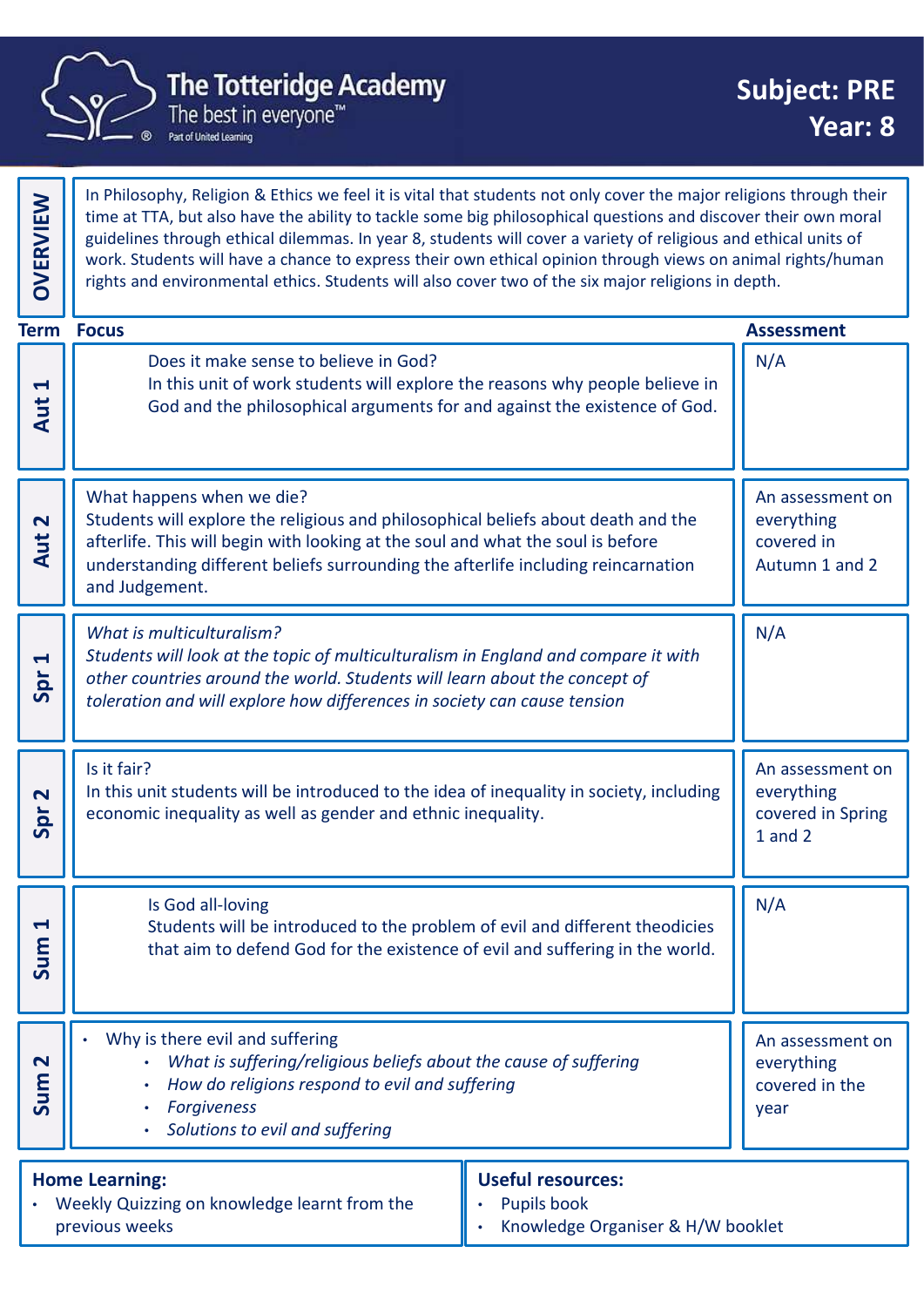

|                             | <b>The Totteridge Academy</b><br>The best in everyone <sup>™</sup><br>Part of United Learning                                                                                                                                                                                                                                                                                                                                                                                                                                                   | <b>Subject: PRE</b><br>Year: 9                                 |
|-----------------------------|-------------------------------------------------------------------------------------------------------------------------------------------------------------------------------------------------------------------------------------------------------------------------------------------------------------------------------------------------------------------------------------------------------------------------------------------------------------------------------------------------------------------------------------------------|----------------------------------------------------------------|
| <b>OVERVIEW</b>             | Students will be working towards their GCSE in RE, following the AQA A specification. Throughout the course,<br>students will have an in-depth study of two religions : Christianity and Islam. This will focus on the religions<br>beliefs and practices and equates to 50% of their GCSE.<br>The remaining 50% of the GCSE will focus on thematic studies where students will explore issues such as '<br>Religion, peace and conflict'' Crime and punishment' 'Life issues - Abortion/Euthanasia' and arguments for<br>the existence of God. |                                                                |
| $\blacktriangleleft$<br>Aut | <b>Term Focus</b><br><b>GCSE Christian beliefs</b><br>Students will be introduced to the GCSE with an in-depth study of Christian<br>beliefs and teachings. They will learn about Jesus, The Holy Trinity and how<br>these beliefs influence their lives.                                                                                                                                                                                                                                                                                       | <b>Assessment</b><br>N/A                                       |
| $\mathbf{\Omega}$<br>Aut    | <b>GCSE Islamic beliefs</b><br>Students will have an in-depth study of Islamic beliefs and teachings. They<br>will learn about The Prophet Muhamad, the nature of Allah and the 5<br>pillars.                                                                                                                                                                                                                                                                                                                                                   | An assessment on<br>everything<br>covered in<br>Autumn 1 and 2 |
| $\blacktriangleleft$<br>Spr | Thematic topic 'Religion and Life Studies'<br>Students will explore how religious beliefs impact upon moral decisions such as<br>abortion, euthanasia and the treatment of animals.                                                                                                                                                                                                                                                                                                                                                             | N/A                                                            |
| $\mathbf{\Omega}$<br>Spr    | Thematic Topic 'Peace and Conflict'<br>Students will learn religious responses to war and violence in order to assess if<br>either are ever justifiable.                                                                                                                                                                                                                                                                                                                                                                                        | An assessment on<br>everything<br>covered in Spring<br>1 and 2 |
| $\blacktriangleleft$<br>Sum | Revision of Autumn term topics                                                                                                                                                                                                                                                                                                                                                                                                                                                                                                                  | N/A                                                            |
| $\mathbf{\Omega}$<br>Sum    | Revision of Spring term topics                                                                                                                                                                                                                                                                                                                                                                                                                                                                                                                  | An assessment on<br>everything<br>covered in the<br>year       |
|                             | <b>Useful resources:</b><br><b>Home Learning:</b><br>Weekly Quizzing on knowledge learnt from the<br>Pupils book<br>previous weeks<br>Knowledge Organiser & H/W booklet                                                                                                                                                                                                                                                                                                                                                                         |                                                                |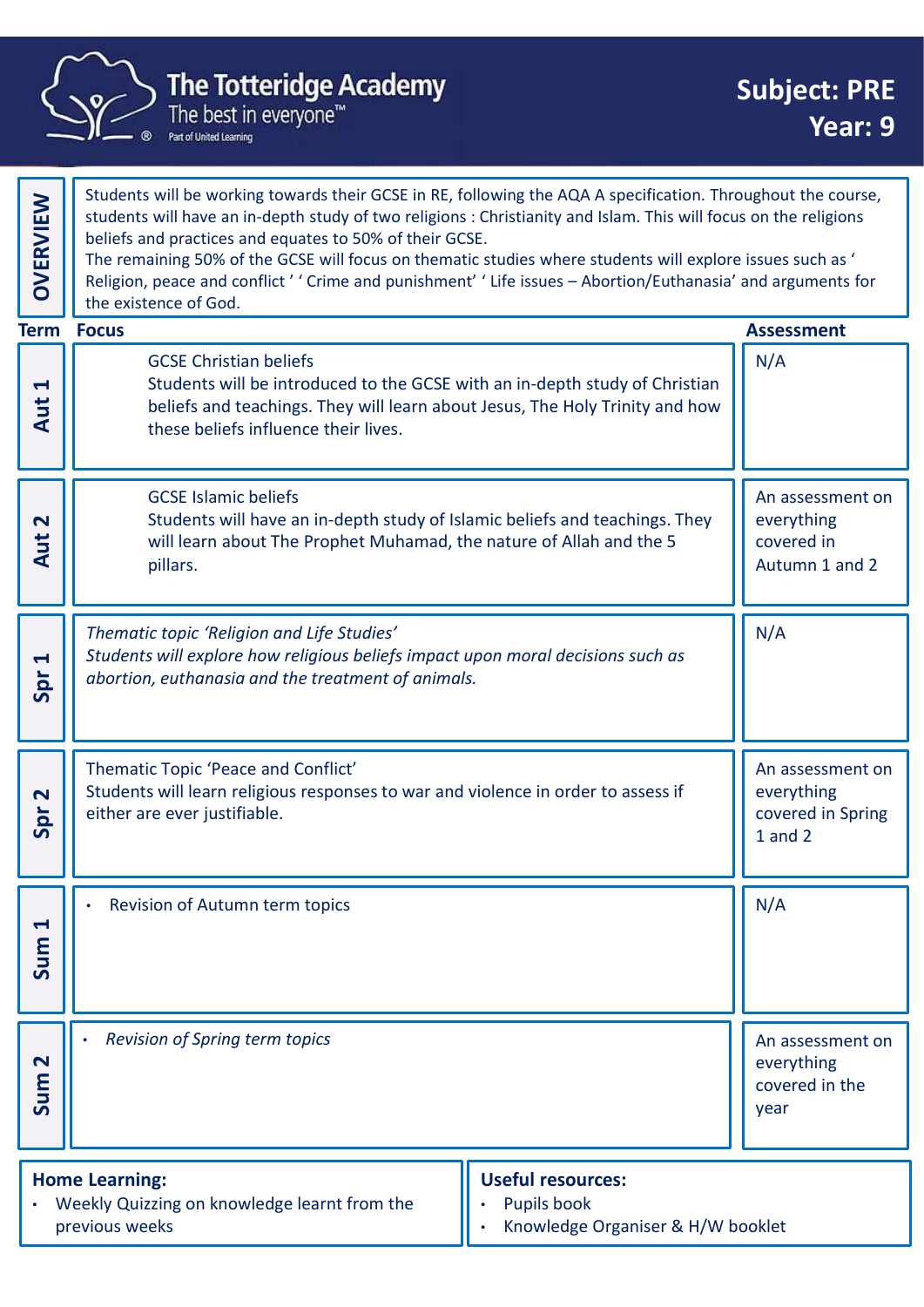

|                                             | <b>The Totteridge Academy</b><br>The best in everyone <sup>™</sup><br>Part of United Learning                                                                                                                                                                                                                                                                                                                                                                                                                                                 | <b>Subject: PRE</b><br><b>Year: 10</b>                          |
|---------------------------------------------|-----------------------------------------------------------------------------------------------------------------------------------------------------------------------------------------------------------------------------------------------------------------------------------------------------------------------------------------------------------------------------------------------------------------------------------------------------------------------------------------------------------------------------------------------|-----------------------------------------------------------------|
| OVERVIEW                                    | Students will be working towards their GCSE in RE, following the AQA A specification. Throughout the course,<br>students will have an in-depth study of two religions : Christianity and Islam. This will focus on the religions<br>beliefs and practices and equates to 50% of their GCSE.<br>The other 50% of the GCSE will focus on thematic studies where students will explore issues such as 'Religion,<br>peace and conflict ' ' Crime and punishment' ' Life issues - Abortion/Euthanasia' and arguments for the<br>existence of God. |                                                                 |
|                                             | <b>Term Focus</b>                                                                                                                                                                                                                                                                                                                                                                                                                                                                                                                             | <b>Assessment</b>                                               |
| $\blacktriangleleft$<br>Aut                 | <b>Christian Practices</b><br>$\bullet$<br>Students will learn how Christians practice their beliefs. This will include a study of<br>different types of worship, as well as exploring the different denominations and<br>prayers.                                                                                                                                                                                                                                                                                                            | A 45 minute<br>assessment with<br>$2/4/5/12$ mark<br>questions. |
| $\mathbf N$<br>Aut                          | <b>Islamic practices</b><br>Student will learn how Islamic beliefs inform their practices. This will include a look<br>at prayer in Islam as well as pilgrimage and different festivals.                                                                                                                                                                                                                                                                                                                                                      | An assessment on<br>everything<br>covered in<br>Autumn 1 and    |
| $\blacktriangleleft$<br>$\overline{a}$<br>5 | Thematic topic ' Relationship and Families'<br>• Abortion and Euthanasia<br>Use and abuse of the environment and animals<br>Life after death<br>Beliefs about the origin of the universe                                                                                                                                                                                                                                                                                                                                                      | A 45 minute<br>assessment with<br>$2/4/5/12$ mark<br>questions. |
| $\mathbf{\Omega}$<br>Spr                    | Thematic topic ' Crime and Punishment<br>Students will explore the reasons for crime, aims of punishment, religious views<br>about the treatment of criminals, death penalty/ Corporal punishment                                                                                                                                                                                                                                                                                                                                             | An assessment on<br>everything<br>covered in Spring<br>1 and 2  |
| $\blacktriangleleft$<br>Sum                 | Revision of Autumn term topics                                                                                                                                                                                                                                                                                                                                                                                                                                                                                                                | A 45 minute<br>assessment with<br>$2/4/5/12$ mark<br>questions. |
| $\mathbf N$<br>Sum                          | Revision offspring term topics                                                                                                                                                                                                                                                                                                                                                                                                                                                                                                                | An assessment on<br>everything<br>covered in the<br>year        |
|                                             | <b>Useful resources:</b><br><b>Home Learning:</b><br>• Weekly Quizzing on knowledge learnt from the<br>Pupils book<br>Knowledge Organiser & H/W booklet<br>previous weeks                                                                                                                                                                                                                                                                                                                                                                     |                                                                 |